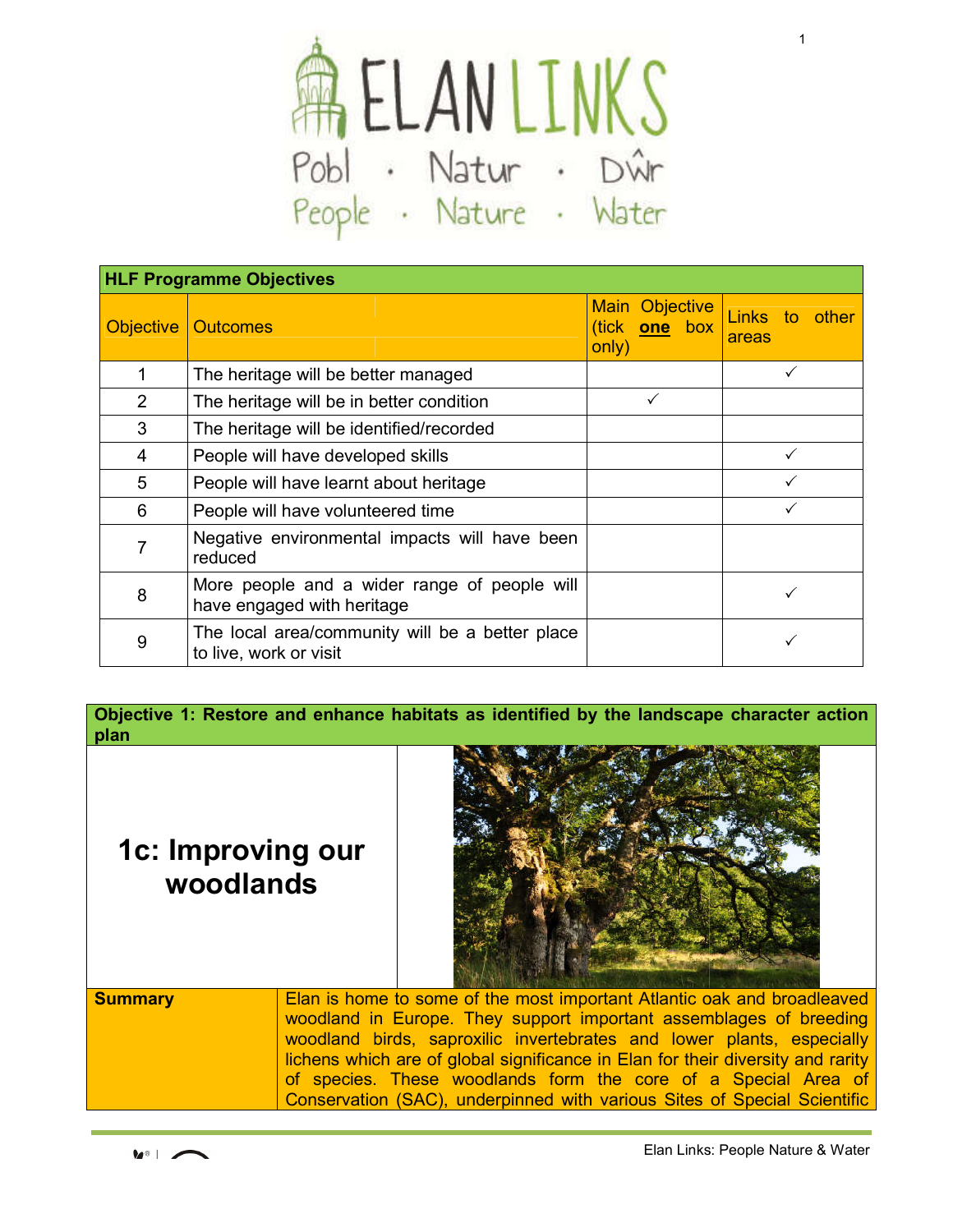|                        | Interest (SSSI) and are also part of Plantlife's Important Plant Area<br>particularly for their lower plant interest.                                                                                                                                                                                                                                                                                                                                                                                                                                                                                                                                                                                                                                                                                                                                                                                                                                |
|------------------------|------------------------------------------------------------------------------------------------------------------------------------------------------------------------------------------------------------------------------------------------------------------------------------------------------------------------------------------------------------------------------------------------------------------------------------------------------------------------------------------------------------------------------------------------------------------------------------------------------------------------------------------------------------------------------------------------------------------------------------------------------------------------------------------------------------------------------------------------------------------------------------------------------------------------------------------------------|
|                        | This project has developed in order to prioritise these SAC woodlands in<br>Elan and to encourage better ecological management to ensure they<br>maintain the diversity of ecological interest. This will be achieved through a<br>variety of actions including:<br>site and species specific thinning;<br>$\bullet$<br>bracken management;<br>$\bullet$<br>encourage grazing, particularly of heavier animals;<br>$\bullet$<br>additional oak planting to improve connectivity;<br>$\bullet$<br>producing an estate wide management plan to ensure the<br>$\bullet$<br>successful management of Elan's woodlands beyond the life of the<br>project.<br>This project will have specific links with other areas of the Elan Links<br>Project including the wethers programme, projects under objective 10 to<br>include partnership with TirCoed, interpretation and access.                                                                          |
| <b>Project Details</b> | Over the last few decades there has been a trend towards a lack of<br>intervention management of woodland, driven by a loss of woodland value.<br>Woodland products from British woods such as charcoal and pole products<br>from coppice have been replaced with easier to manufacture products or<br>produced more cheaply elsewhere, and with a change in farming practices,<br>woodland grazing is not perceived in many places to be as valuable a<br>resource as it once was.                                                                                                                                                                                                                                                                                                                                                                                                                                                                  |
|                        | Woodlands where traditional coppice or pollarding, along with grazing<br>management over centuries led to the development of wood pasture with<br>ancient old pollards, and the abandonment of some of these management<br>practices has created a rapid change to the conditions within the<br>woodlands. The woodlands were well spaced, fairly open and well lit, with<br>mature trees with spreading crowns, provide good conditions for birds like<br>pied flycatchers, spotted flycatchers, dead wood invertebrates and lichens,<br>but in recent decades through lack of management and grazing some<br>areas have seen a large dense tranche of young crowding regeneration<br>appearing, and dense stands of bracken or bramble or both appearing.<br>These features reduce the open conditions that are so important for much<br>of our priority woodland wildlife and in some cases threaten the veteran<br>trees causing crown die back. |
|                        | It is important for the key wildlife thriving here, and for the cultural and<br>landscape value of these woodlands and their veteran trees, to restore the<br>right conditions and secure sustainable management practices including<br>appropriate grazing into the future to ensure that these woodlands support<br>this vast array of wildlife but also continue to do so for generations to<br>come.                                                                                                                                                                                                                                                                                                                                                                                                                                                                                                                                             |
|                        | Within the five years of this project, we will seek to target the highest<br>priority areas of Elan Woodlands, ranked by their important biodiversity<br>such as their lichen flora, and by their threat category. The project will seek<br>to restore suitable conditions through a mixture of halo thinning<br>regeneration around veteran trees to remove their crowding and shading                                                                                                                                                                                                                                                                                                                                                                                                                                                                                                                                                              |

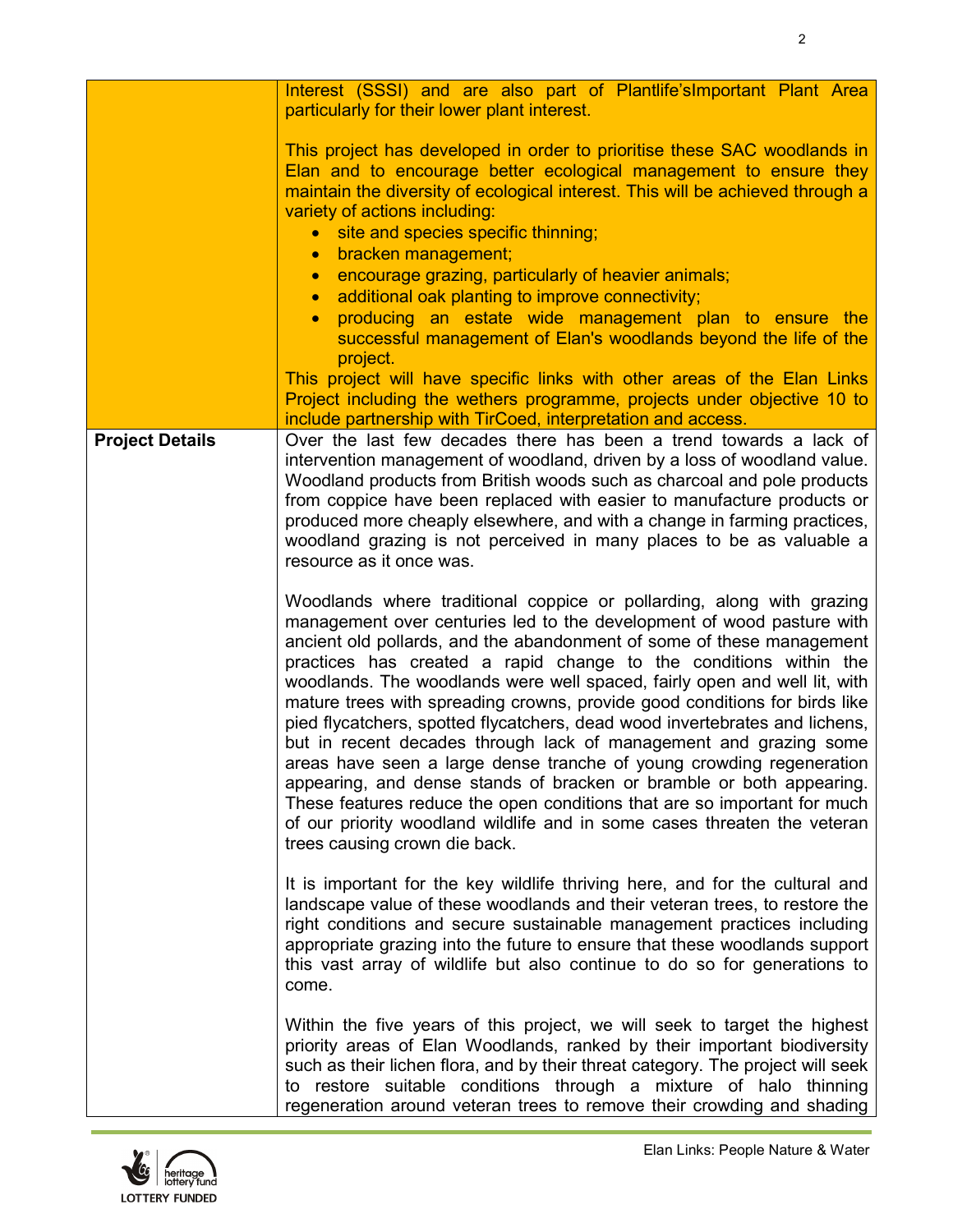|                                       | effects and restoring appropriate grazing in these woodlands to manage<br>encroaching vegetation including bramble and bracken. It will remove<br>threats by managing invasive species such as rhododendron – one of the<br>biggest threats at a UK scale to the condition of our Atlantic Woodlands,<br>but as yet only with a toe hold in $Elan - a$ good time to maximise impact<br>with minimal cost against this invader. It will also look to secure the next<br>generation of veteran trees by thinning stands and giving chosen younger<br>trees more space to develop, and planting where required connecting<br>ancient woodland fragments.                                                                                                                                                                                                                                                                                                                                                       |
|---------------------------------------|-------------------------------------------------------------------------------------------------------------------------------------------------------------------------------------------------------------------------------------------------------------------------------------------------------------------------------------------------------------------------------------------------------------------------------------------------------------------------------------------------------------------------------------------------------------------------------------------------------------------------------------------------------------------------------------------------------------------------------------------------------------------------------------------------------------------------------------------------------------------------------------------------------------------------------------------------------------------------------------------------------------|
|                                       | However the project seeks to go further. Considering that woodland<br>operates on a timescale well beyond the average human lifetime; these<br>trees can live for up to a 1000 years or more, and that woodland wildlife is<br>some of the wildlife most threatened by fragmentation of habitat. These<br>factors are what make woodland management more challenging than most<br>habitats. As part of this project, there will be the creation of a management<br>plan for the woodlands which will operate at a landscape level, integrating<br>the woodland with neighbouring habitats including the ffridd, commercial<br>forestry, hay meadows and upland which buffer or impact on these<br>woodlands and do not operate in isolation. Grazing livestock are moved<br>between these habitats and create part of the functional management unit.<br>The management plan will layout a 200 year vision for the area to create a<br>continuity of direction and guide the next generations towards this. |
|                                       | Monitoring through the life of the project will establish the changes in<br>habitat as management is carried out, especially that of grazing and will<br>seek to feedback into any changes in grazing practices to improve<br>condition.                                                                                                                                                                                                                                                                                                                                                                                                                                                                                                                                                                                                                                                                                                                                                                    |
|                                       | Monitoring through local volunteers on habitat condition and threats such<br>as rhododendron will be key to providing information and evidence on<br>where future action should be targeted.                                                                                                                                                                                                                                                                                                                                                                                                                                                                                                                                                                                                                                                                                                                                                                                                                |
| <b>Need and</b><br><b>Opportunity</b> | This project has been developed to mitigate the threats identified in 4.2.1<br>and 4.2.6 of the LCAP:                                                                                                                                                                                                                                                                                                                                                                                                                                                                                                                                                                                                                                                                                                                                                                                                                                                                                                       |
|                                       | 4.2.1 Damage to Elan's distinct habitats<br>The ancient SAC woodlands have been identified as under threat. These<br>are home to some of the most important Atlantic oak woodlands in Wales.<br>Due to changes over several decades of management practices,<br>particularly around removal of grazing and introduction of non-native<br>species, the special landscape characteristics of these woodlands and<br>their specialist wildlife are under threat.                                                                                                                                                                                                                                                                                                                                                                                                                                                                                                                                               |
|                                       | However, while these threats are present, it is timely in beginning to<br>address them, and now is the opportunity to step in. Rhododendron has<br>just started to get a toe hold in the area. It is costing Snowdonia National<br>Park Authority millions of pounds to remove rhododendron from a small<br>area of the national park and the estimated cost of removal from the whole<br>park is in the tens if not hundreds of millions of pounds. Tackling this now<br>in Elan is cost effective.                                                                                                                                                                                                                                                                                                                                                                                                                                                                                                        |

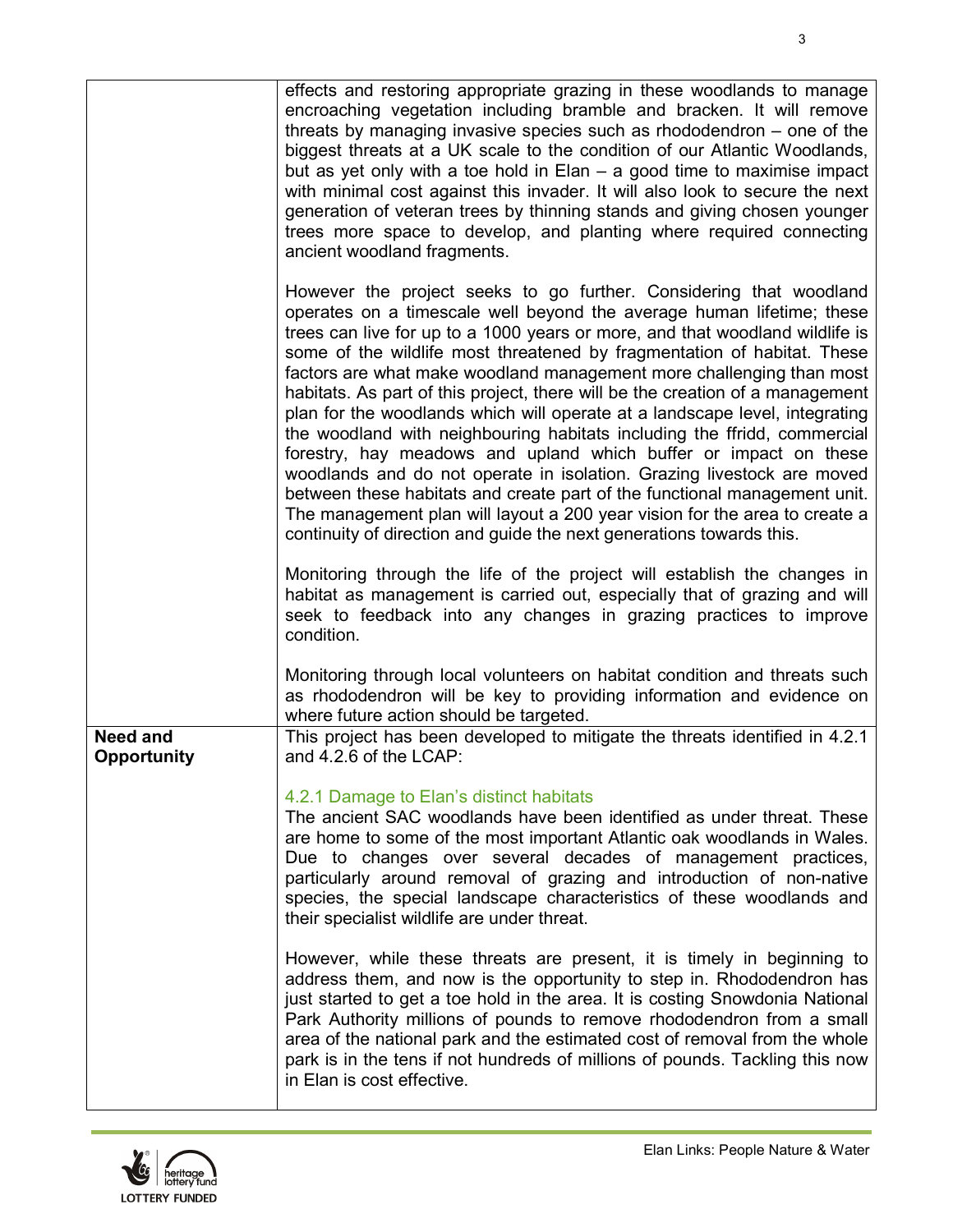|                                          | 4.2.6 External impacts and the threat to Elan's heritage<br>With the effects of climate change, more and more pressure is being put<br>on the natural habitats. Considering this threat it is important that we take<br>this opportunity to 4.3.1.1 reinvigorate farming (and land management)<br>practicesto maximise the resilience of this vital habitats in this time of                                       |  |
|------------------------------------------|--------------------------------------------------------------------------------------------------------------------------------------------------------------------------------------------------------------------------------------------------------------------------------------------------------------------------------------------------------------------------------------------------------------------|--|
|                                          | change.                                                                                                                                                                                                                                                                                                                                                                                                            |  |
|                                          | The opportunity to work at a landscape scale and over a long timescale in<br>this particular area is key to the success this project could bring. With<br>control of these woodlands lying primarily with DŵrCymru Welsh Water<br>and the Elan Valley Trust plus a small network of tenants and graziers, this<br>makes it an exciting project that could have a legacy well beyond the 5<br>years of HLF funding. |  |
| <b>Project Management</b>                | Natural Heritage Officer reporting to the Natural Heritage Sub-committee.                                                                                                                                                                                                                                                                                                                                          |  |
| <b>Project Partners</b>                  | Lead Partner: EVT<br>Other Partners: DCWW, RSPB,NRW, TirCoed, Woodland Trust and<br>outside forestry contractors.                                                                                                                                                                                                                                                                                                  |  |
| <b>Project Development</b>               | Meetings were held to discuss the scope of this project which initially<br>included all the woodlands of Elan. It was agreed in these meetings that a<br>focus be put on the most valuable assets which were the SAC woodlands<br>dispersed across Elan.                                                                                                                                                           |  |
|                                          | Initial formation and analysis of the sites and records was completed by<br>the RSPB and after some initial sites and actions were identified these<br>were dealt with specifically by members of EVT and DCWW.<br>The RSPB work included:                                                                                                                                                                         |  |
|                                          | Woodland projects scoped and prioritised: integration of;<br>Я,<br>Site visits with local expertise including previous rangers<br>$\bullet$<br>Local expert ecologists<br>$\bullet$                                                                                                                                                                                                                                |  |
|                                          | <b>Plantlife officers</b>                                                                                                                                                                                                                                                                                                                                                                                          |  |
|                                          | Survey work of ASNW by RSPB<br>$\bullet$<br>Survey work of PAWS and RAWS by Woodland Trust<br>$\bullet$                                                                                                                                                                                                                                                                                                            |  |
|                                          | PONT advise provide expert input on grazing management,                                                                                                                                                                                                                                                                                                                                                            |  |
|                                          | stocking and timing                                                                                                                                                                                                                                                                                                                                                                                                |  |
|                                          | • Local information from DCWW rangers                                                                                                                                                                                                                                                                                                                                                                              |  |
|                                          | Costing of projects based on quotes from contractors and experience of<br>爲<br>similar work at RSPB's Carngafallt                                                                                                                                                                                                                                                                                                  |  |
|                                          | On a site specific level, DCWW and EVT, then assessed the actions<br>identified and further ground-truthed to ensure practical projects were<br>achievable and budgeted accordingly.                                                                                                                                                                                                                               |  |
| <b>Key Audiences</b>                     | Secondary audiences who will also<br>Audiences that will primarily be                                                                                                                                                                                                                                                                                                                                              |  |
| (Please see Audience                     | targeted through this project:<br>benefit as a result of the project:                                                                                                                                                                                                                                                                                                                                              |  |
| Development Plan,<br>appendix LCAP3, for | 舃<br>Land managers including<br>Families;<br>舃<br>landowners,<br>Volunteers;<br>tenants<br>and                                                                                                                                                                                                                                                                                                                     |  |
| more details about                       | 枲<br><b>Visitors</b><br><b>Birmingham</b><br>commoners;<br>from                                                                                                                                                                                                                                                                                                                                                    |  |
| Elan Links                               | Organisations working with<br>(Birmingham Residents);                                                                                                                                                                                                                                                                                                                                                              |  |
| audiences.)                              | harder to reach individuals<br>Visitors who are within 1<br>hour's drive away;<br>locally.                                                                                                                                                                                                                                                                                                                         |  |
|                                          | Visitors coming for a specific<br>R<br>activity;                                                                                                                                                                                                                                                                                                                                                                   |  |

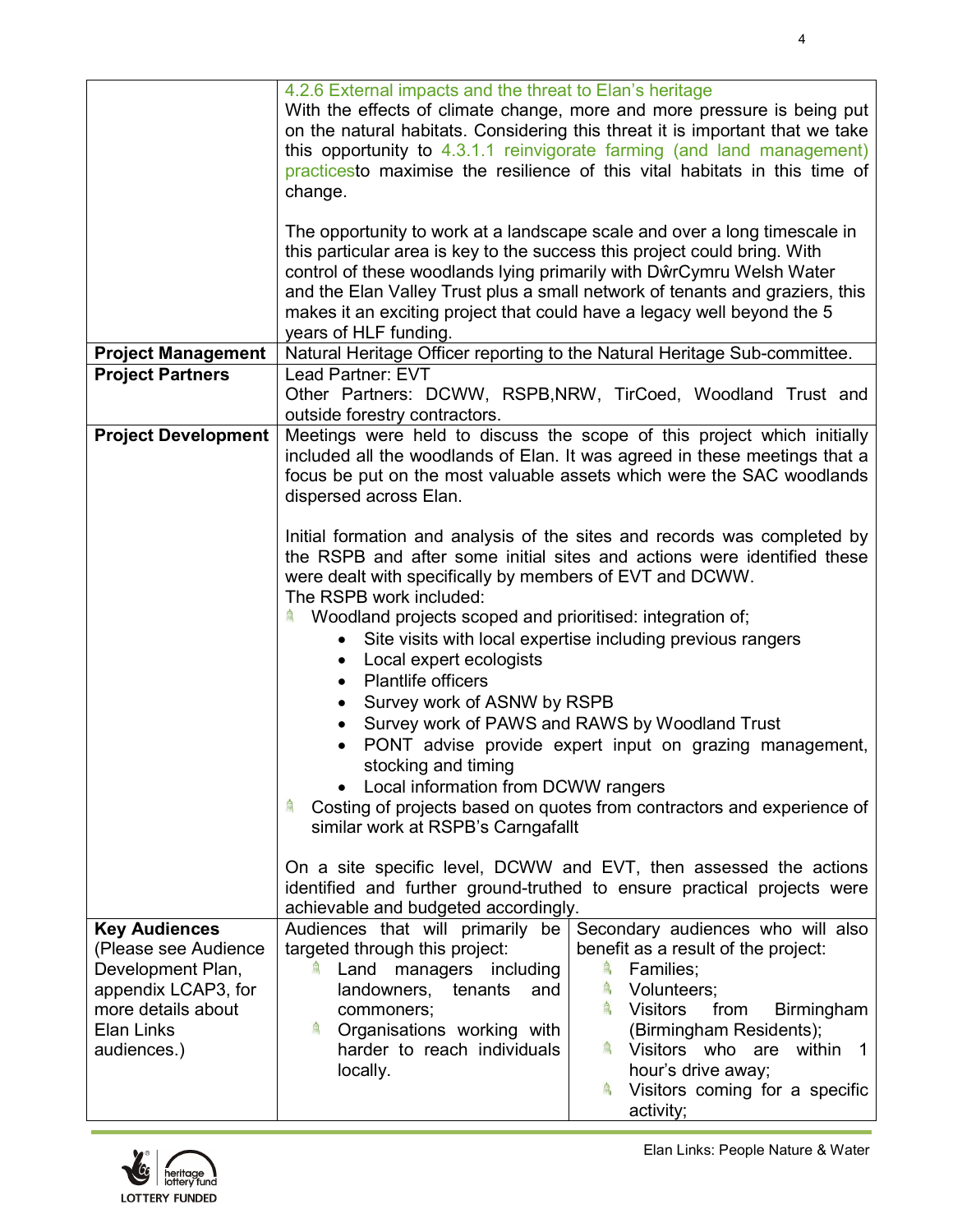|                                           | All other visitors;<br>舃<br>舃<br><b>Residents</b><br>in<br>Elan<br>and<br>Rhayader.                                                                                                                                                                                                                                                                                                                                                                                                                                                                                                                                                                                                                                                                                                                                                                                                                                                                                                                                                                                                                                                                                                                                                                                                                                                                        |
|-------------------------------------------|------------------------------------------------------------------------------------------------------------------------------------------------------------------------------------------------------------------------------------------------------------------------------------------------------------------------------------------------------------------------------------------------------------------------------------------------------------------------------------------------------------------------------------------------------------------------------------------------------------------------------------------------------------------------------------------------------------------------------------------------------------------------------------------------------------------------------------------------------------------------------------------------------------------------------------------------------------------------------------------------------------------------------------------------------------------------------------------------------------------------------------------------------------------------------------------------------------------------------------------------------------------------------------------------------------------------------------------------------------|
| <b>Activities and</b><br><b>Timescale</b> | October 2017 - March 2019<br>Mechanical management works including;<br>A,<br>Halo thinning of veteran trees as various sites<br>$\bullet$<br>Thinning of heavy regen in mature oak woodlands (various sites)<br>$\bullet$<br>to allow remaining trees space to develop. Where practical,<br>wood removed trackside to go for local charcoal production from<br>a sustainable source<br>Mechanical bracken/ bramble management in specified blocks/<br>areas<br>Treat rhododendron in 4 places (Pen y Garreg island, tea rooms,<br>Water treatment area, hotel)<br>Ą<br>Grazing management;<br>Reinstatement of grazing infrastructure as required at specified<br>$\bullet$<br>site: maintain/ repair fences, gates, clear cattle grids. Purchase<br>heavier animal handling gates/hurdles.<br>Assess grazing animals and secure graziers/ animals and<br>shepherding system where required depending on woodland<br>block<br>Where possible, re-introduce grazing to identifiedblocks which<br>are not currently stock excluded under Glastir or other scheme,<br>or infrastructure already in place.<br>Begin work on the management plan and 100-200 year vision. Appoint<br>舃<br>project manager to write plan and identify the parties to consult.<br>Provide an Open Day where additional access, interpretation and<br>demonstrations are available |
|                                           | April 2019 - December 2020<br>Continue further mechanical management as required including;<br>Я,<br>Ongoing bracken and bramble management where grazing is<br>either not yet secured or not yet sufficiently controlling<br>Re-cut regrowth from thinning where grazing not yet sufficiently<br>controlling or not yet introduced.<br>鸟<br>Grazing management;<br>• Re-introduce grazing in blocks where grazing infrastructure now<br>secured<br>Monitor impact of grazing where already introduced to assess if<br>achieving required objectives and change level, timing as<br>required.<br>Complete work on the management plan;<br>Hold a woodland crafts events alongside TirCoed to highlight the<br>products and sustainable of our woodlands;<br>Provide an Open Day where additional access, interpretation and<br>具<br>demonstrations are available.<br>Through-out the timeframe:<br>Increased interpretation and public participation, particularly at Pen<br>凬<br>y Garreg woodlands and Cnwch;<br>Encourage people to volunteer and take part in tasks such as tree<br>佩                                                                                                                                                                                                                                                                  |

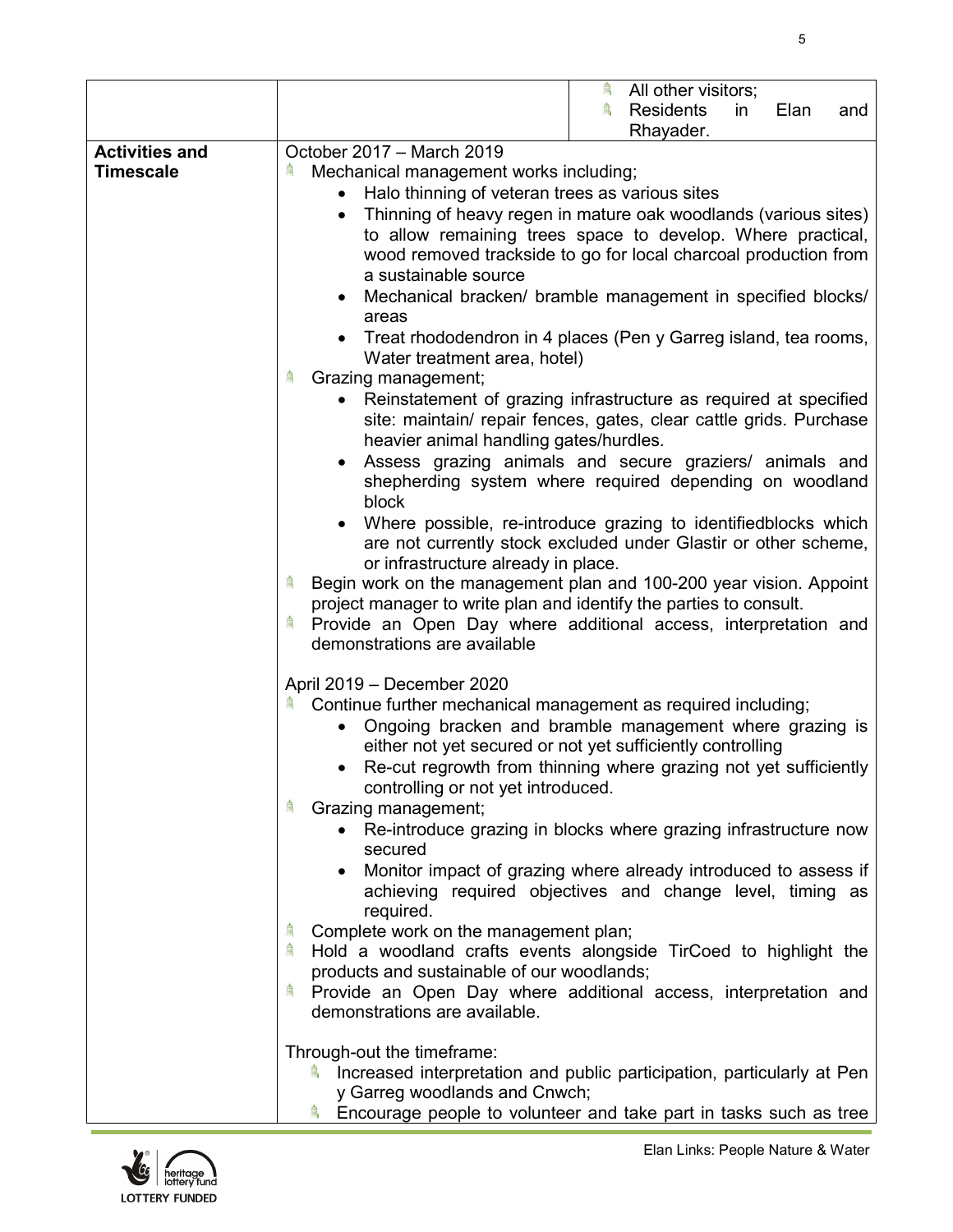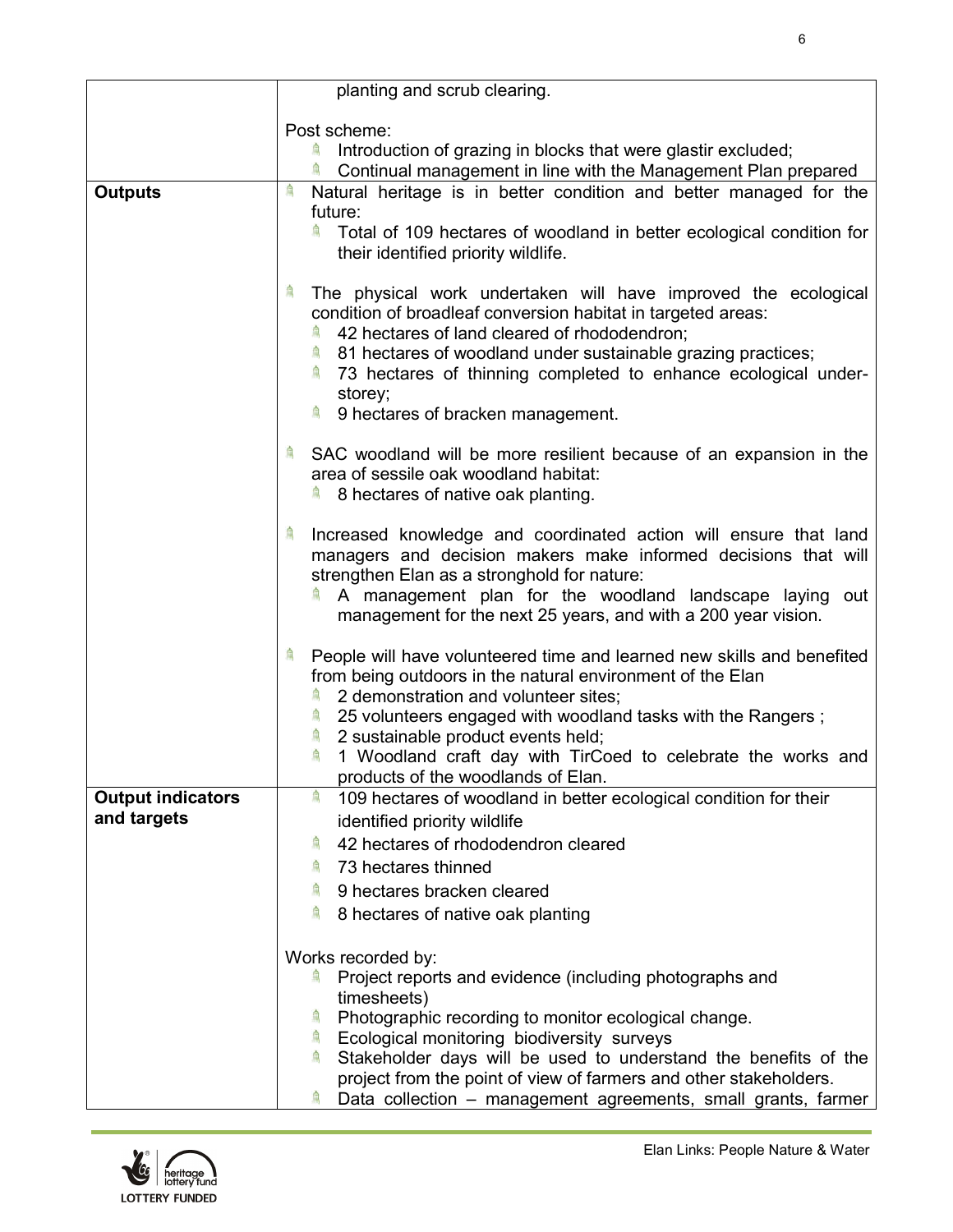|                       | groups active.                                                                                                                                                                                                                                                                                                                                                                                                                                                                                                                                                                                                                                                                                                                                                                                                                                                                                                                                                                                                                                                                                                                                                                                                                                                                                                                                                                                                                                                                                                                                                                                                                                         |
|-----------------------|--------------------------------------------------------------------------------------------------------------------------------------------------------------------------------------------------------------------------------------------------------------------------------------------------------------------------------------------------------------------------------------------------------------------------------------------------------------------------------------------------------------------------------------------------------------------------------------------------------------------------------------------------------------------------------------------------------------------------------------------------------------------------------------------------------------------------------------------------------------------------------------------------------------------------------------------------------------------------------------------------------------------------------------------------------------------------------------------------------------------------------------------------------------------------------------------------------------------------------------------------------------------------------------------------------------------------------------------------------------------------------------------------------------------------------------------------------------------------------------------------------------------------------------------------------------------------------------------------------------------------------------------------------|
| <b>Outcomes</b>       | Heritage Outcomes:                                                                                                                                                                                                                                                                                                                                                                                                                                                                                                                                                                                                                                                                                                                                                                                                                                                                                                                                                                                                                                                                                                                                                                                                                                                                                                                                                                                                                                                                                                                                                                                                                                     |
|                       | $\widehat{m}$<br>There will be a network of woodland habitats, upland hanging oak<br>woodland, ancient wood pasture, ffridd and scrub through Elan<br>Woodlands and along the sides of the reservoirs, in good ecological<br>condition providing suitable conditions for all it's important wildlife;<br>舃<br>These woodlands will be well connected, linked through the site to<br>allow wildlife to move naturally along the reservoir corridors to<br>increase their resilience. They will be well integrated with their<br>neighbouring habitats at a landscape scale, with woodland grading<br>into ffridd and eventually upland heath, or through woodland to<br>scrub to hay meadows;<br>There will be a greater understanding among stakeholders and local<br>people and communities of what is important about these<br>woodlands, why they are significant locally and at a global scale,<br>with a greater value placed on the woodlands, the wooded<br>landscape and its wildlife;<br>There will be a network of graziers and grazing tenants, managing<br>the grazing sustainably across the site, and a conservation grazing<br>herd of ponies which can be moved between woodland and<br>farmland for the benefit of both;<br>扁<br>There will be a shared vision for the long term future for the site,<br>with co-operation and co-ordination of action between land<br>managers; EVT, DCWW, RSPB, tenants & graziers; and other<br>stakeholders including local volunteers and community members,<br>local interest groups such as wildlife surveyors, which will allow<br>landscape scale management to be achieved over a very long |
|                       | timeframe.<br>People Outcomes:-<br>People will have volunteered time and learned new skills and<br>benefited from being outdoors in the natural environment of Elan;<br>People will have engaged with the natural heritage of Elan and<br>凬<br>important asset of the SAC woodlands;<br>People will have the opportunity to learn more about the woodlands                                                                                                                                                                                                                                                                                                                                                                                                                                                                                                                                                                                                                                                                                                                                                                                                                                                                                                                                                                                                                                                                                                                                                                                                                                                                                             |
|                       | and their products.                                                                                                                                                                                                                                                                                                                                                                                                                                                                                                                                                                                                                                                                                                                                                                                                                                                                                                                                                                                                                                                                                                                                                                                                                                                                                                                                                                                                                                                                                                                                                                                                                                    |
|                       | <b>Community Outcomes:-</b><br>Local forestry businesses will have benefited;                                                                                                                                                                                                                                                                                                                                                                                                                                                                                                                                                                                                                                                                                                                                                                                                                                                                                                                                                                                                                                                                                                                                                                                                                                                                                                                                                                                                                                                                                                                                                                          |
|                       | Improved woodlands will ensure economic benefit over the long<br>term;                                                                                                                                                                                                                                                                                                                                                                                                                                                                                                                                                                                                                                                                                                                                                                                                                                                                                                                                                                                                                                                                                                                                                                                                                                                                                                                                                                                                                                                                                                                                                                                 |
|                       | Communities will have better knowledge and awareness and<br>respect for the natural heritage of Elan and the importance of<br>safeguarding it to ensure water quality into the future and this will in<br>turn reduce the risks for future harm through irresponsible access<br>behaviour, farming activities or neglect;                                                                                                                                                                                                                                                                                                                                                                                                                                                                                                                                                                                                                                                                                                                                                                                                                                                                                                                                                                                                                                                                                                                                                                                                                                                                                                                              |
|                       | During the duration of the Scheme local communities and regular<br>鳥<br>visitors will notice step change in the quality of woodland areas as a<br>result of the project activity                                                                                                                                                                                                                                                                                                                                                                                                                                                                                                                                                                                                                                                                                                                                                                                                                                                                                                                                                                                                                                                                                                                                                                                                                                                                                                                                                                                                                                                                       |
| <b>Monitoring and</b> | Progress with project implementation will be reported to the Natural<br>舃                                                                                                                                                                                                                                                                                                                                                                                                                                                                                                                                                                                                                                                                                                                                                                                                                                                                                                                                                                                                                                                                                                                                                                                                                                                                                                                                                                                                                                                                                                                                                                              |
| <b>Evaluation</b>     | Heritage sub-committee on a quarterly basis and HLF 6 monthly.<br>Biodiversity monitoring using a mix of expert input / advice and<br>鳥<br>trained volunteers will be implemented through Project 2b and                                                                                                                                                                                                                                                                                                                                                                                                                                                                                                                                                                                                                                                                                                                                                                                                                                                                                                                                                                                                                                                                                                                                                                                                                                                                                                                                                                                                                                               |

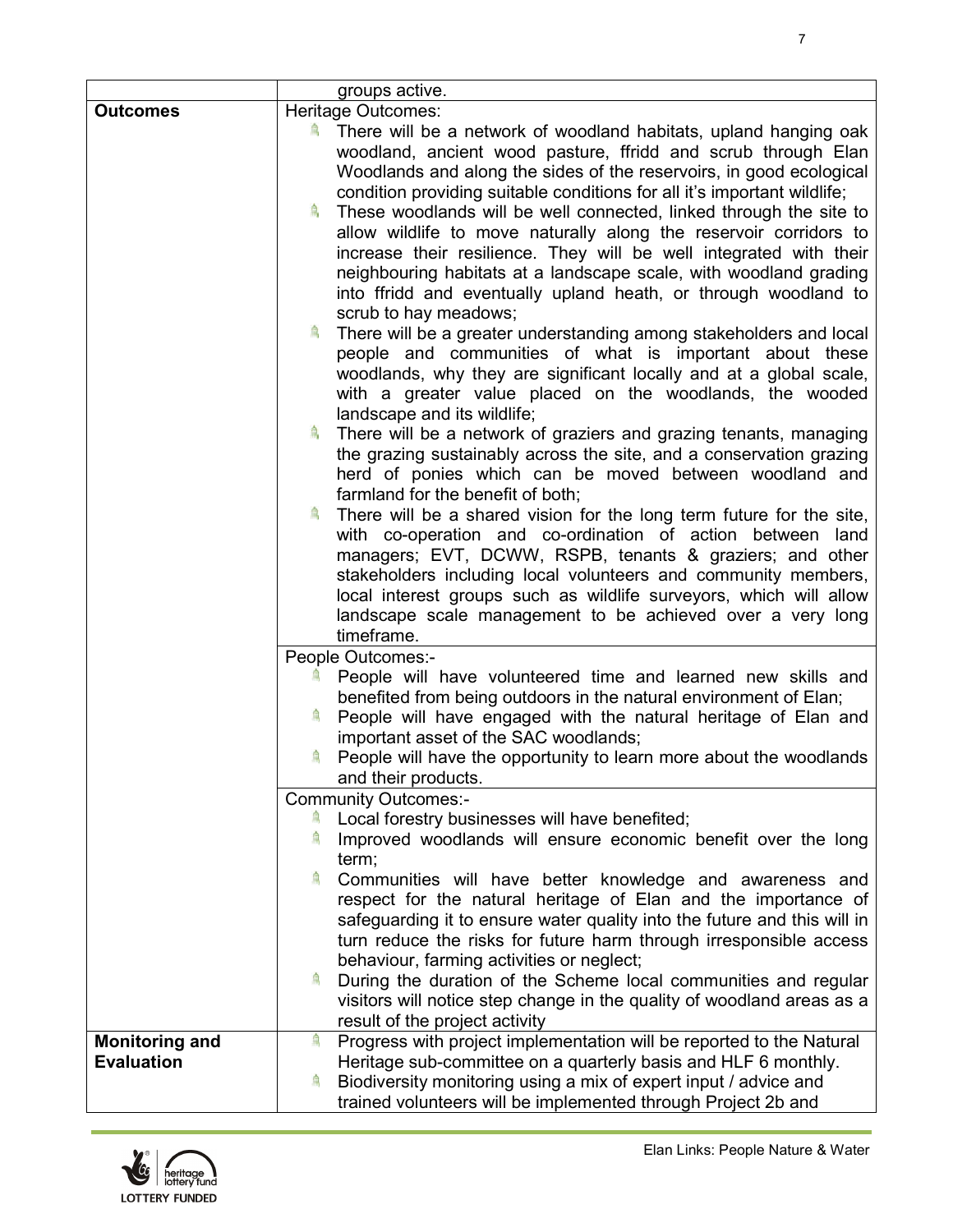|                      | supported by Project 8b.<br>Stakeholder days will be used to understand the benefits of the<br>project from the point of view of farmers and other stakeholders.<br>Ecological monitoring biodiversity surveys<br>鳥<br>Photographic recording to monitor ecological change.<br>鳥<br>Data collection - management agreements, small grants, farmer<br>groups active.                                                                                                                                                                                                     |
|----------------------|-------------------------------------------------------------------------------------------------------------------------------------------------------------------------------------------------------------------------------------------------------------------------------------------------------------------------------------------------------------------------------------------------------------------------------------------------------------------------------------------------------------------------------------------------------------------------|
| <b>Evidence</b>      | The lichen report from Neil Sanderson at RSPB's Carngafallt provides<br>much information and evidence on the impacts of lack of management,<br>particularly on removal of grazing from these habitats on lower plants,<br>especially on lichens. This report and similar reports for other key<br>woodlands in Wales with high priority populations of lichens, provide<br>further expert advice on the approach required to restore these habitats.<br>The N. Sanderson report also highlights the importance of these woods for                                       |
|                      | lower plants and places them in a UK and global.                                                                                                                                                                                                                                                                                                                                                                                                                                                                                                                        |
|                      | Evidence used to develop the project included:<br>Local expert ecologists<br>扁<br><b>Plantlife officers</b><br>扁<br>Survey work of ASNW by RSPB<br>侖<br>Survey work of PAWS and RAWS by Woodland Trust<br>侖<br>PONT advise provide expert input on grazing management,<br>stocking and timing<br>Local information from DCWW rangers                                                                                                                                                                                                                                    |
|                      | Costings and work assessment completed alongside the experience of<br>RSPB on their Carngafallt site.                                                                                                                                                                                                                                                                                                                                                                                                                                                                   |
| <b>Wider Context</b> | Over the last few decades there has been a trend towards lack of<br>intervention management of woodland, driven by a loss of woodland value.<br>Woodland products from British woods such as charcoal and pole products<br>from coppice have been replaced with easier to manufacture products or<br>produced more cheaply elsewhere, and with a change in farming practices,<br>woodland grazing is not perceived in many places to be as valuable a<br>resource as it once was.                                                                                       |
|                      | Elan is home to some of the most important Atlantic oak and broadleaved<br>woodland in Europe. They support important assemblages of breeding<br>woodland birds, saproxilic invertebrates and lower plants, especially<br>lichens which are of global significance in Elan for their diversity and rarity<br>of species. These woodlands form the core of a Special Area of<br>Conservation (SAC), underpinned with various Sites of Special Scientific<br>interest and are also part of Plantlife's Important Plant Area especially for<br>their lower plant interest. |
|                      | This woodland landscape is filled with veteran trees, many of which are<br>more than 300 years old, some more than 500 years old and are of cultural<br>and historical value to the area, one of the ancient oaks being an<br>archaeological feature, pictured above.                                                                                                                                                                                                                                                                                                   |
|                      | Ancient woodland is now a fragmented habitat across the UK and this                                                                                                                                                                                                                                                                                                                                                                                                                                                                                                     |

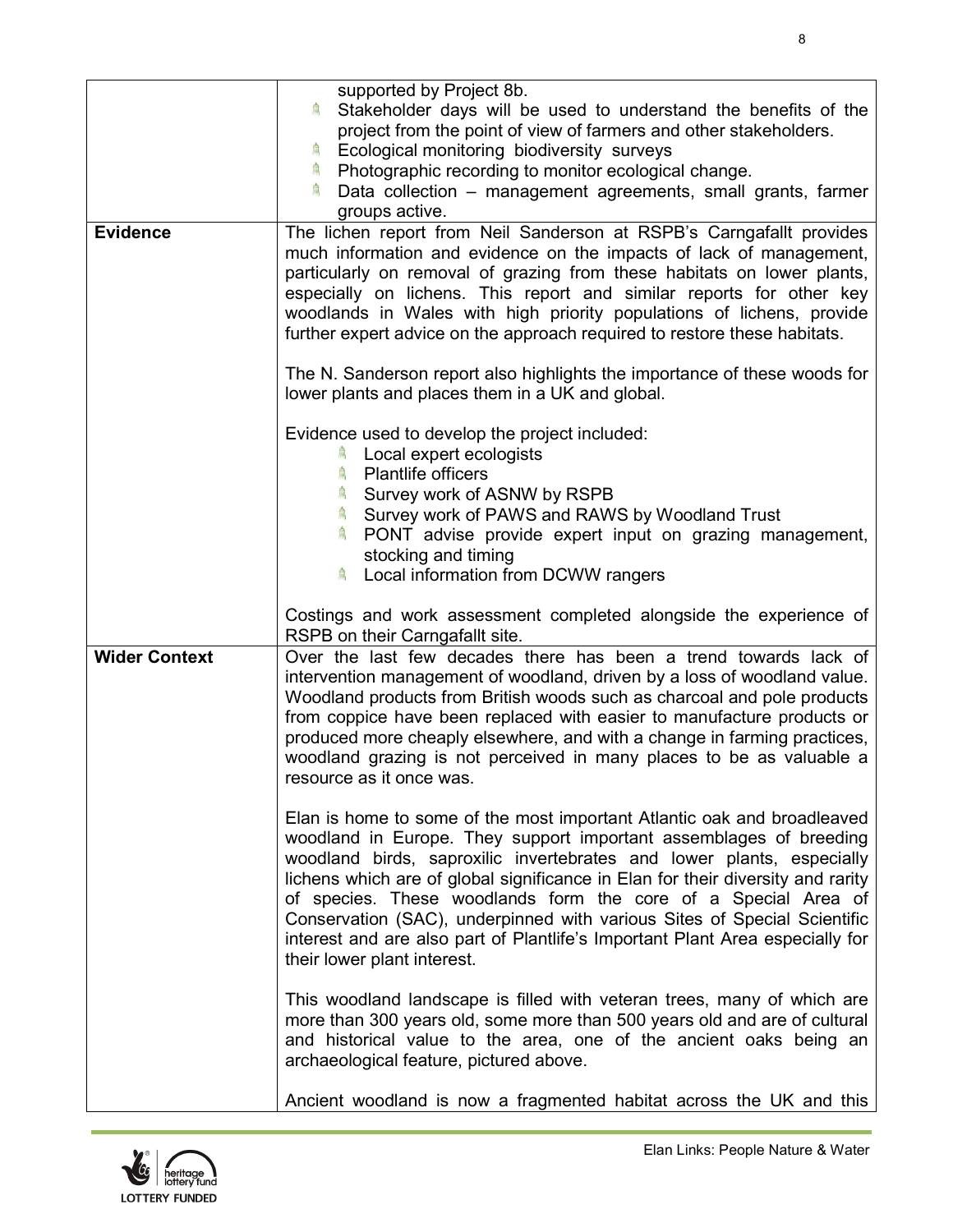|                                                 | project will focus on building the resilience of this ancient woodland<br>network, securing appropriate woodland conditions for much of the special<br>wildlife within it, increasing woodland connectivity to buffer and enhance<br>the habitat and creating a vision for woodland management here for<br>generations to come.<br>This project links to the RSPB's reserve plus work, working beyond the<br>boundaries of the reserve to buffer, enhance and connect habitat.<br>This project also links to the WoodwildLIFE bid; a joint partnership<br>between many conservation organisations seeking to secure woodland<br>advisors that could work within focus areas across the UK. One focus area<br>is planned for an area of Wales which includes the Elan Valley and would<br>help to secure some of the legacy of this project building ongoing<br>relationships with the stakeholders but networking Elan woodlands with<br>other woodlands in the SAC outside the boundaries of this project. |
|-------------------------------------------------|-------------------------------------------------------------------------------------------------------------------------------------------------------------------------------------------------------------------------------------------------------------------------------------------------------------------------------------------------------------------------------------------------------------------------------------------------------------------------------------------------------------------------------------------------------------------------------------------------------------------------------------------------------------------------------------------------------------------------------------------------------------------------------------------------------------------------------------------------------------------------------------------------------------------------------------------------------------------------------------------------------------|
|                                                 | Elan Woodlands are part of the Coetiroedd Cwm Elan/ Elan Valley Woods<br>Special Area of Conservation (SAC), underpinned by various Sites of<br>Special Scientific Interest including the Elenydd SSSI. It also sits within the<br>Elenydd Special Protection Area and the Cambrian Mountains Important<br>Plant Area. The area is heavily designated for its woodland habitat and<br>biodiversity and recognised as being of global significance for its lichens<br>and bryophytes.                                                                                                                                                                                                                                                                                                                                                                                                                                                                                                                        |
|                                                 | The HLF bid is part of a larger bid across a larger project area so this<br>project feeds into more landscape, culture, access and biodiversity work<br>and is very much integrated with the rest of the project, the woodlands not<br>developing or functioning in isolation.                                                                                                                                                                                                                                                                                                                                                                                                                                                                                                                                                                                                                                                                                                                              |
| <b>Legacy and</b><br>maintenance of<br>benefits | This project, being under the ownership for the majority of two<br>stakeholders (DCWWand RSPB) and with a long term aims of<br>management for water quality as part of the catchment and for its<br>significant biodiversity interest, has the opportunity to secure landscape<br>scale management for generations in a way which few projects can hope<br>to.                                                                                                                                                                                                                                                                                                                                                                                                                                                                                                                                                                                                                                              |
|                                                 | The production of a management plan with a 1-200 year plus vision will<br>bring together the stakeholders with a shared direction for the site for well<br>after the project finishes. The 5 year project itself, while achieving much<br>direct intervention on the ground, is still in fact only the starting point. The<br>legacy will be ongoing for generations to come.                                                                                                                                                                                                                                                                                                                                                                                                                                                                                                                                                                                                                               |
|                                                 | This Management Plan will capture more strategic thinking at a landscape<br>scale and over lifetimes to provide an integrated vision for the woodlands<br>with their neighbouring habitats, with a greater understanding of what is<br>important here and how to manage for it. More than that it will bring<br>together the partners and integrate their separate objectives for the area to<br>demonstrate that these landscapes can deliver for biodiversity, ecosystem<br>services, most notably water quality and carbon storage, economic<br>productivity through forestry, recreation and leisure, tourism and historic<br>culture.                                                                                                                                                                                                                                                                                                                                                                  |

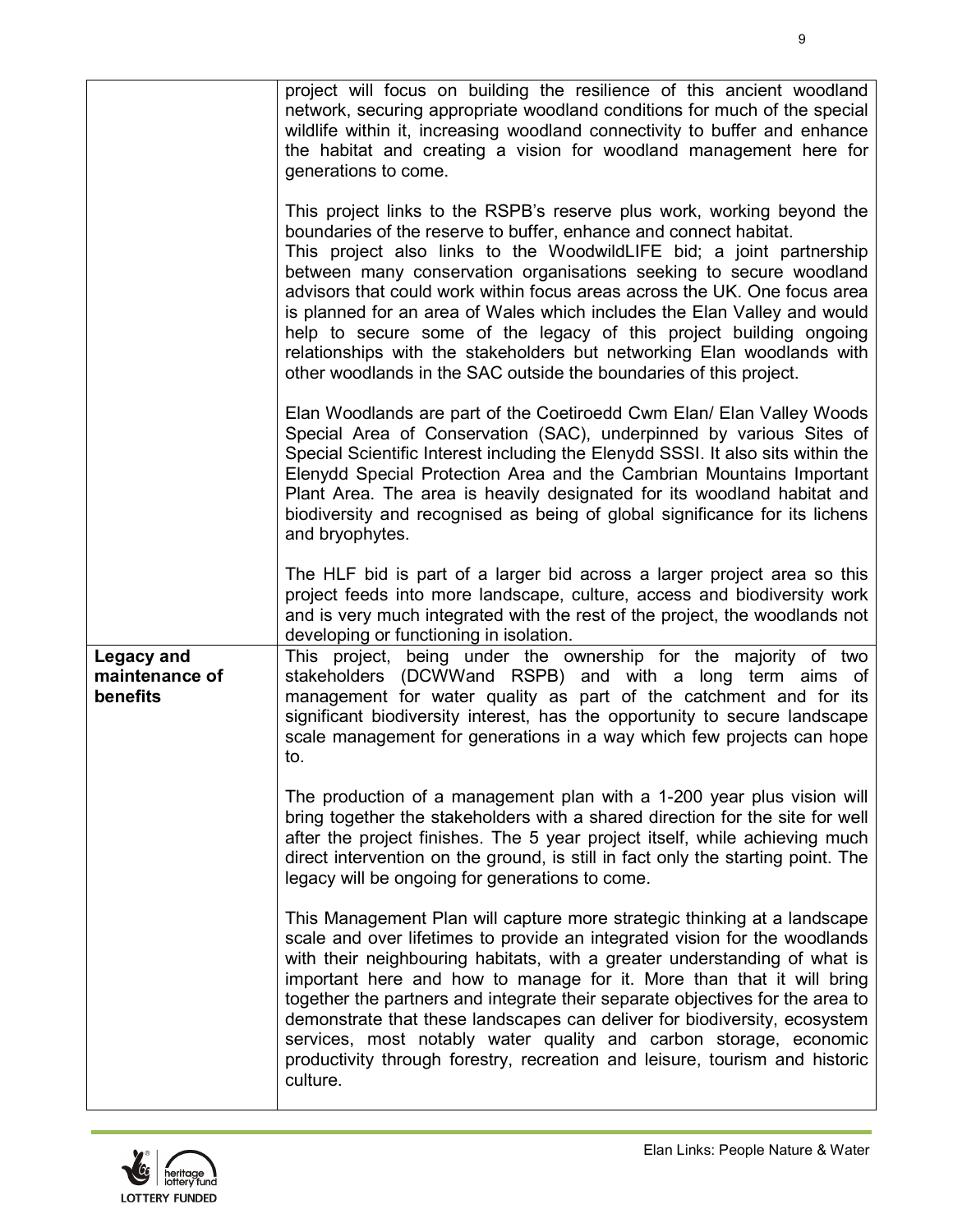| <b>Risks and risk</b><br>mitigation | Risk 1: Difficulty securing the right grazing animals and graziers to partake<br>in the project. Mitigation: Continued interaction with the farmers involved<br>and by ensuring they understand the benefits of the scheme. There is also<br>the fall-back position of bringing stock in as most of this land is outside of<br>the agricultural tenancies.                                                                                                                                                                                                                                                                                                                              |
|-------------------------------------|-----------------------------------------------------------------------------------------------------------------------------------------------------------------------------------------------------------------------------------------------------------------------------------------------------------------------------------------------------------------------------------------------------------------------------------------------------------------------------------------------------------------------------------------------------------------------------------------------------------------------------------------------------------------------------------------|
|                                     | Risk 2: Difficulty in securing buy in from key stakeholders such as the tea<br>rooms and the hotel for rhododendron removal at landscape scale.<br>Mitigation: Early discussions have been undertaken with these people to<br>reduce the problems of buy-in.                                                                                                                                                                                                                                                                                                                                                                                                                            |
| Link to projects                    | Objective 2a: 1c will work in conjunction with 2a with both providing<br>beneficial actions for birds in Elan. Although they prioritise different species<br>there is a connectivity between them and the benefits to one should have a<br>positive effect on the other.                                                                                                                                                                                                                                                                                                                                                                                                                |
|                                     | Objective 2b: 2b completes the majority of the survey work to ensure<br>projects are developing and achieving the wider outputs.                                                                                                                                                                                                                                                                                                                                                                                                                                                                                                                                                        |
|                                     | Objective 3e: Through the requirement for heavier stock grazing this<br>project links with the wethers scheme where the areas are too publically<br>accessible to be safe for horses or cattle grazing.                                                                                                                                                                                                                                                                                                                                                                                                                                                                                 |
|                                     | Objective 4: The actions and management agreements are better informed<br>by the Heritage at Risk survey and actions are considerate of the goals of<br>this project. Vegetation works can be agreed as capital works within these<br>management agreements.                                                                                                                                                                                                                                                                                                                                                                                                                            |
|                                     | Objective 6: Monitoring of this project is important and as noted above,<br>photographic recording of the project will happen. This will be implemented<br>through project 6.                                                                                                                                                                                                                                                                                                                                                                                                                                                                                                           |
|                                     | Objective 7a: This project will be interpreted through objective 7a in<br>various ways dependant on the project requirements.                                                                                                                                                                                                                                                                                                                                                                                                                                                                                                                                                           |
|                                     | Objective 7b: Information about this project will appear on the app as well<br>as on the Elan Valley website and Elan Links' social media platforms. All of<br>the events that are organised will be promoted on all of these platforms<br>and they will be updated regularly to show the work that is carried out<br>through the whole Scheme. Any content that is being recorded, either<br>through photograph or film, will be shared and place on all of the platforms<br>to ensure that the profile of Elan is raised and that all followers that have<br>been gathered during the development phase are kept up to date and<br>interested in the project throughout the delivery. |
|                                     | Objective 7c: Artists will take inspiration from some of the themes in these<br>objectives. As well as inspiration, it is possible that some of the artists may<br>wish to interpret the different themes in their own way.                                                                                                                                                                                                                                                                                                                                                                                                                                                             |
|                                     | Objective 7d: All events that will happen through this project will be<br>organised through the work carried out in objective 7d.                                                                                                                                                                                                                                                                                                                                                                                                                                                                                                                                                       |